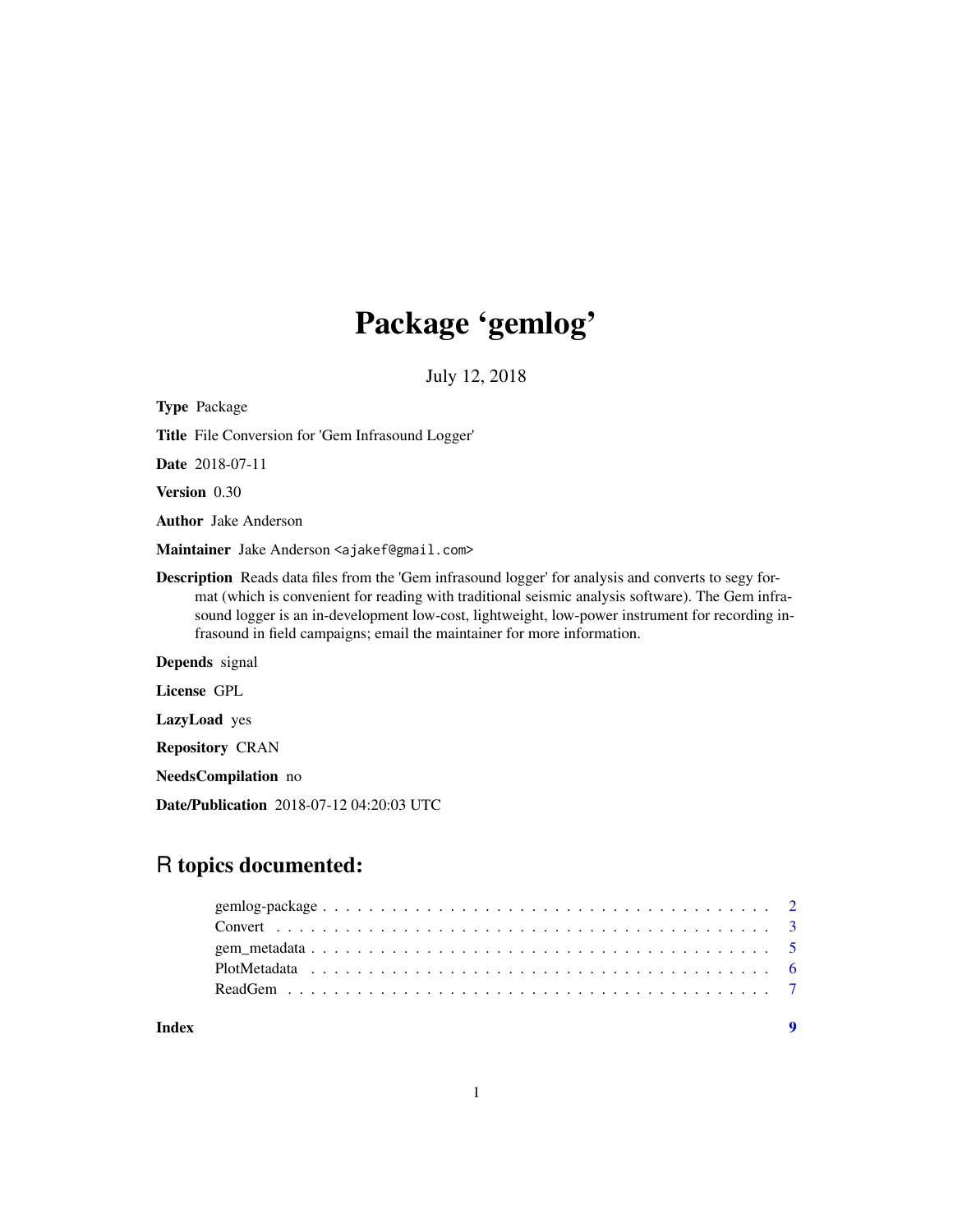<span id="page-1-0"></span>

# Description

Reads data files from the 'Gem infrasound logger' for analysis and converts to segy format (which is convenient for reading with traditional seismic analysis software). The Gem infrasound logger is an in-development low-cost, lightweight, low-power instrument for recording infrasound in field campaigns; email the maintainer for more information.

# Details

The DESCRIPTION file:

| Package:         | gemlog                                                                                                                      |
|------------------|-----------------------------------------------------------------------------------------------------------------------------|
| Type:            | Package                                                                                                                     |
| Title:           | File Conversion for 'Gem Infrasound Logger'                                                                                 |
| Date:            | 2018-07-11                                                                                                                  |
| Version:         | 0.30                                                                                                                        |
| Author:          | Jake Anderson                                                                                                               |
|                  | Maintainer: Jake Anderson <ajakef@gmail.com></ajakef@gmail.com>                                                             |
|                  | Description: Reads data files from the 'Gem infrasound logger' for analysis and converts to segy format (which is convenien |
| Depends:         | signal                                                                                                                      |
| License:         | <b>GPL</b>                                                                                                                  |
| LazyLoad:        | yes                                                                                                                         |
| Repository: CRAN |                                                                                                                             |

Index of help topics:

| Convert        | Convert raw Gem data to segy                |
|----------------|---------------------------------------------|
| PlotMetadata   | Read and plot Gem metadata                  |
| ReadGem        | Read raw Gem data                           |
| gem_metadata   | Example Metadata from Gem Logger            |
| gemlog-package | File Conversion for 'Gem Infrasound Logger' |

 $\sim$  An overview of how to use the package, including the most important  $\sim$   $\sim$  functions  $\sim$ 

# Author(s)

Jake Anderson Maintainer: Jake Anderson <ajakef@gmail.com>

#### References

Anderson, JF, JB Johnson, DC Bowman, and TJ Ronan (2018). The Gem Infrasound Logger and Custom-Built Instrumentation. Seismological Research Letters 89 (1), 153-164. https://doi.org/10.1785/0220170067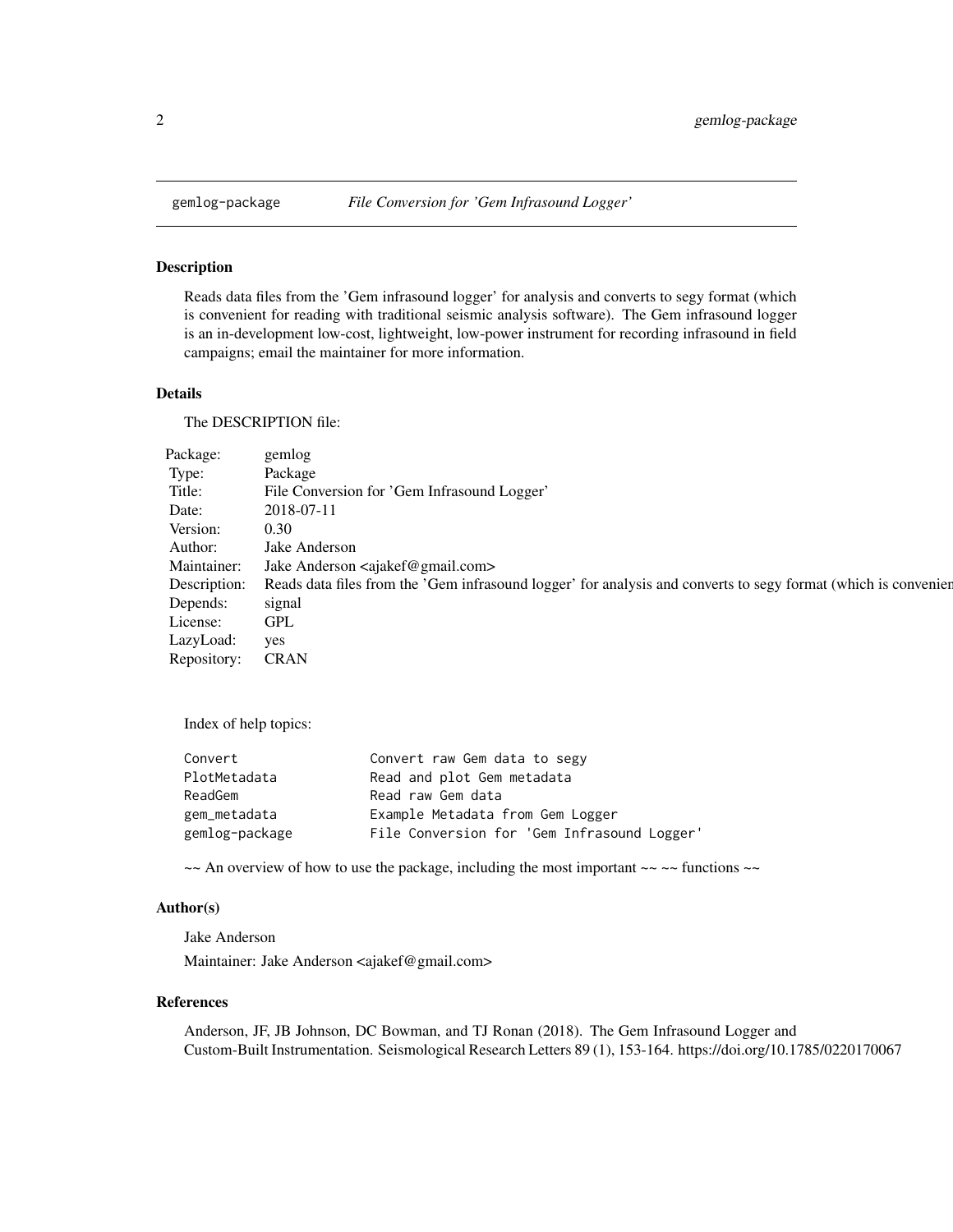#### <span id="page-2-0"></span>Convert 3

#### Examples

```
## Not run:
# define bitweight for 0.5 inch sensor with Rg = 2.2k
sensitivity = 22.014e-6 # 22.014 uV/Pa
Rg = 2.2 # gain-setting resistor value in kilo-ohms
gain = 1 + 49.4/2.2 # amplifier gainA2D = 0.256/2^15 # volts per count in analog-digital converter
bitweight = A2D / (gain * sensitivity) # conversion from counts to Pa (Pa/count)
# convert files from two Gems (SNs 000 and 001)
Convert('raw/000', bitweight = bitweight)
Convert('raw/001', bitweight = bitweight)
## End(Not run)
## Not run:
ReadGem(0:1, 'raw/000') # read files raw/000/FILE0000.TXT and raw/000/FILE0001.TXT
## End(Not run)
```
Convert *Convert raw Gem data to segy*

# Description

Convert takes a directory of raw Gem data files and converts them to PASSCAL segy files, including interpolating time with GPS strings and converting from counts to pressure units.

#### Usage

```
Convert(rawpath = ".", convertedpath = "converted", metadatapath = "metadata",
metadatafile = NA, gpspath = "gps", gpsfile = NA, t1 = -Inf, t2 = Inf, nums = NaN,
SN = character(), bitweight = 0.256/2^15/(4.6e-05 \times 3.4/7)/23.455, time_adjustment = 0,
yr = 2016, blockdays = 1)
```
# Arguments

| rawpath       | Directory containing raw data to be converted.                                                                                        |
|---------------|---------------------------------------------------------------------------------------------------------------------------------------|
| convertedpath | Directory (to be created, if necessary) where output segy files will be saved.                                                        |
| metadatapath  | Directory (to be created, if necessary) where output metadata file will be saved.                                                     |
| metadatafile  | Filename for output metadata. If set, overrides metadatapath. If unset, Convert<br>creates the next logical filename in metadatapath. |
| gpspath       | Directory (to be created, if necessary) where output gps file will be saved.                                                          |
| gpsfile       | Filename for output gps data. If set, overrides gpspath. If unset, Convert creates<br>the next logical filename in gpspath.           |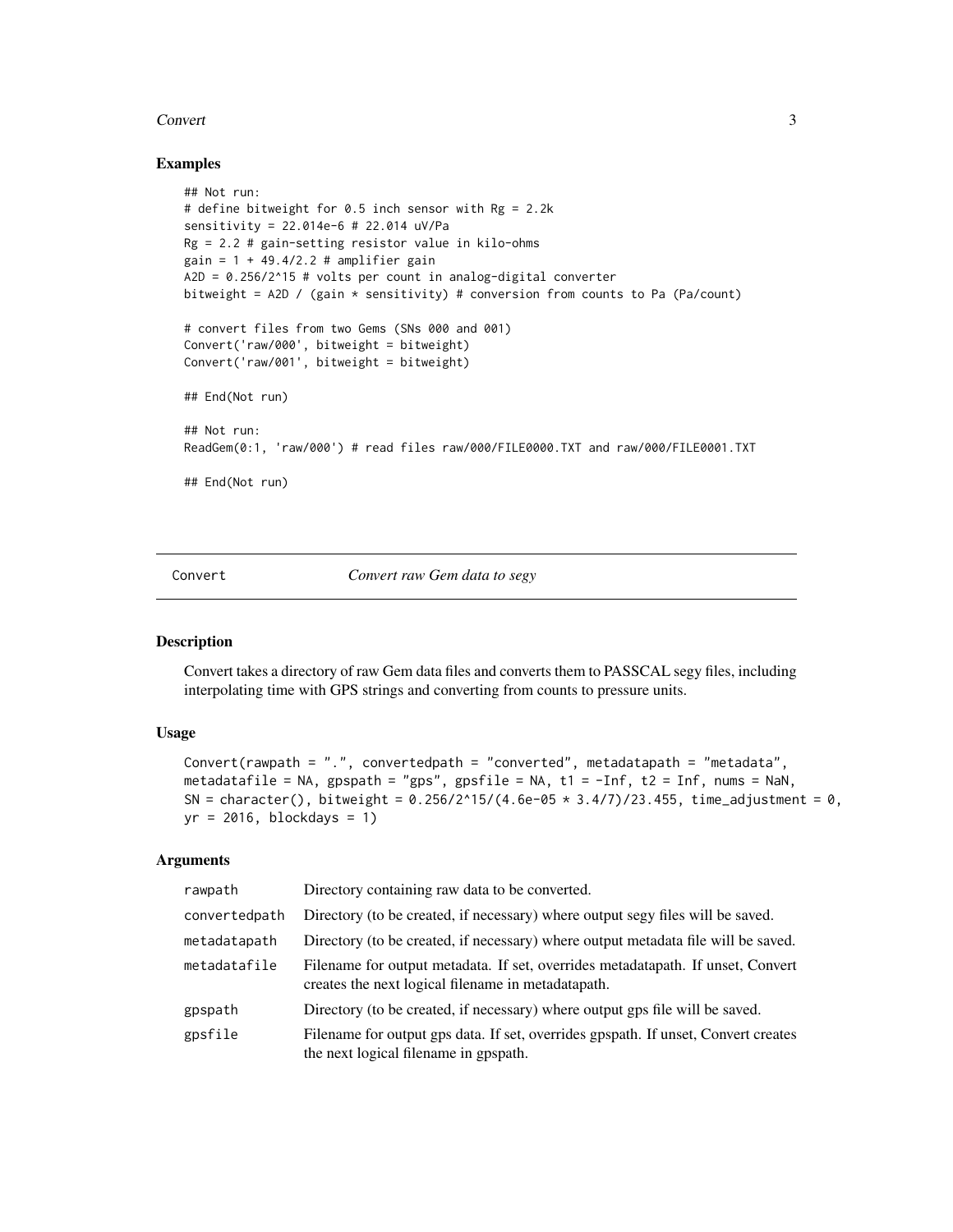#### 4 Convert

| t1              | Time at which conversion should start (class POSIXct).                                                                                               |
|-----------------|------------------------------------------------------------------------------------------------------------------------------------------------------|
| t2              | Time at which conversion should end (class POSIXct).                                                                                                 |
| nums            | File numbers to convert.                                                                                                                             |
| <b>SN</b>       | Serial number of Gem data files to convert (to be safe, when data from multiple<br>Gems could be mixed).                                             |
| bitweight       | Conversion factor between counts and Pascals (Pa per count).                                                                                         |
| time_adjustment |                                                                                                                                                      |
|                 | Offset to add to output times (usually unnecessary, sometimes $+/- 1$ s).                                                                            |
| yr              | Year of data (unnecessary).                                                                                                                          |
| blockdays       | Amount of data (measured in days) to process at a time. Normally 1, but for<br>computers with little memory, might be necessary to make less than 1. |

# Details

This is the usual function to use when converting data to segy files. To read data directly into R, use ReadGem.

# Value

None; writes files only.

#### Note

A good directory structure might be something like

projectname

—-raw

——–010: Directory containing data from Gem SN 010 (e.g.)

——–011: Directory containing data from Gem SN 011 (e.g.)

—-converted

——–segy files

—-gps

——–010gps\_000.txt: GPS file for Gem 010

——–011gps\_000.txt: GPS file for Gem 011

—-metadata

——–010metadata\_000.txt: Metadata file for Gem 010

——–011metadata\_000.txt: Metadata file for Gem 011

—-projectname\_notes.txt

# Author(s)

Jake Anderson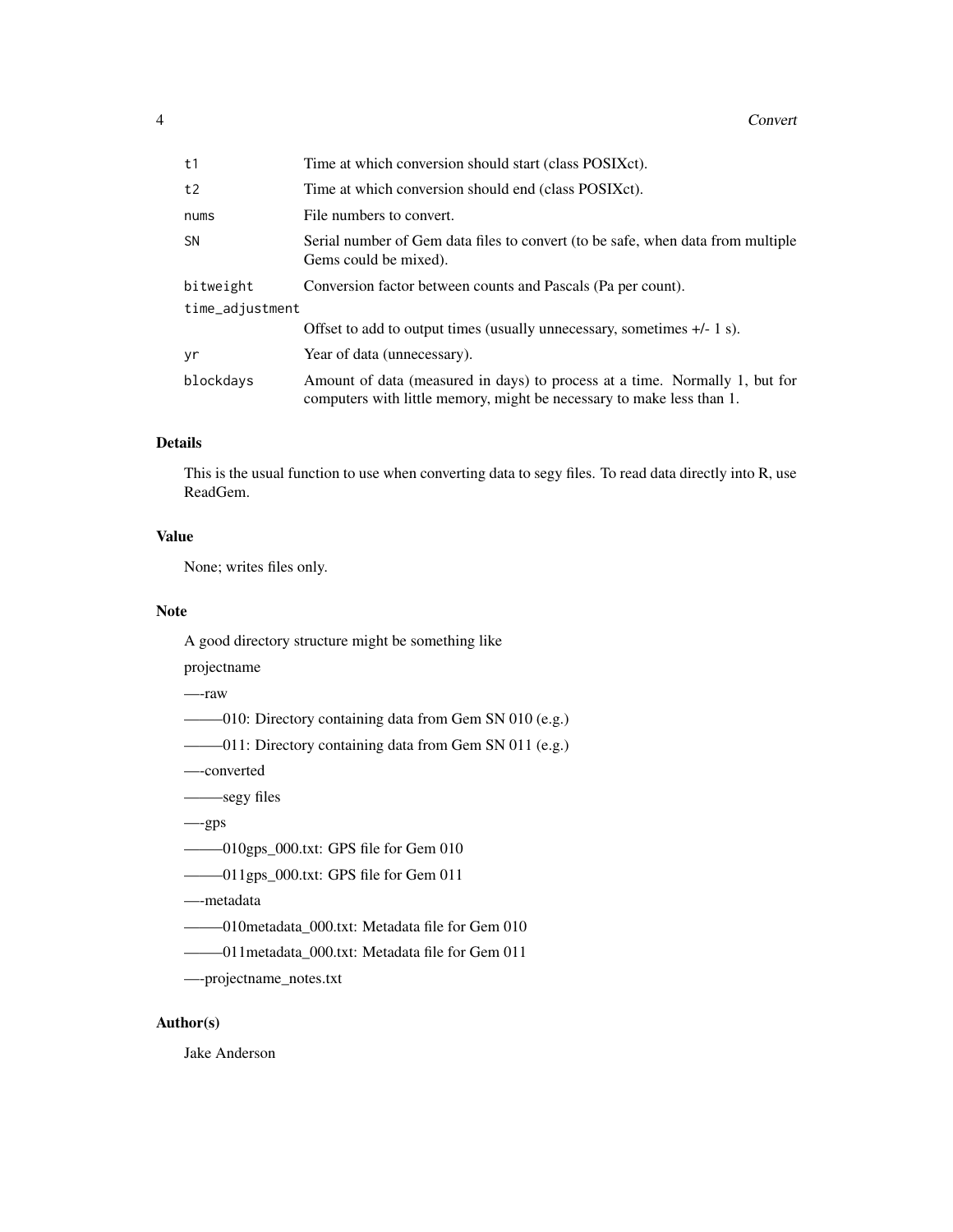<span id="page-4-0"></span>gem\_metadata 5

# See Also

ReadGem

# Examples

```
## Not run:
# define bitweight for 0.5 inch sensor with Rg = 2.2k
sensitivity = 22.014e-6 # 22.014 uV/Pa
Rg = 2.2 # gain-setting resistor value in kilo-ohms
gain = 1 + 49.4/2.2 # amplifier gain
A2D = 0.256/2^15 # volts per count in analog-digital converter
bitweight = A2D / (gain * sensitivity) # conversion from counts to Pa (Pa/count)
# convert files from two Gems (SNs 000 and 001)
Convert('raw/000', bitweight = bitweight)
Convert('raw/001', bitweight = bitweight)
## End(Not run)
```
gem\_metadata *Example Metadata from Gem Logger*

#### Description

Metadata (temperature, battery, etc.) from a Gem data logger. Provided as an example for running PlotMetadata.

# Usage

gem\_metadata

#### Format

List containing vectors (time series) of different metadata types.

#### Source

Recording made by author.

### See Also

PlotMetadata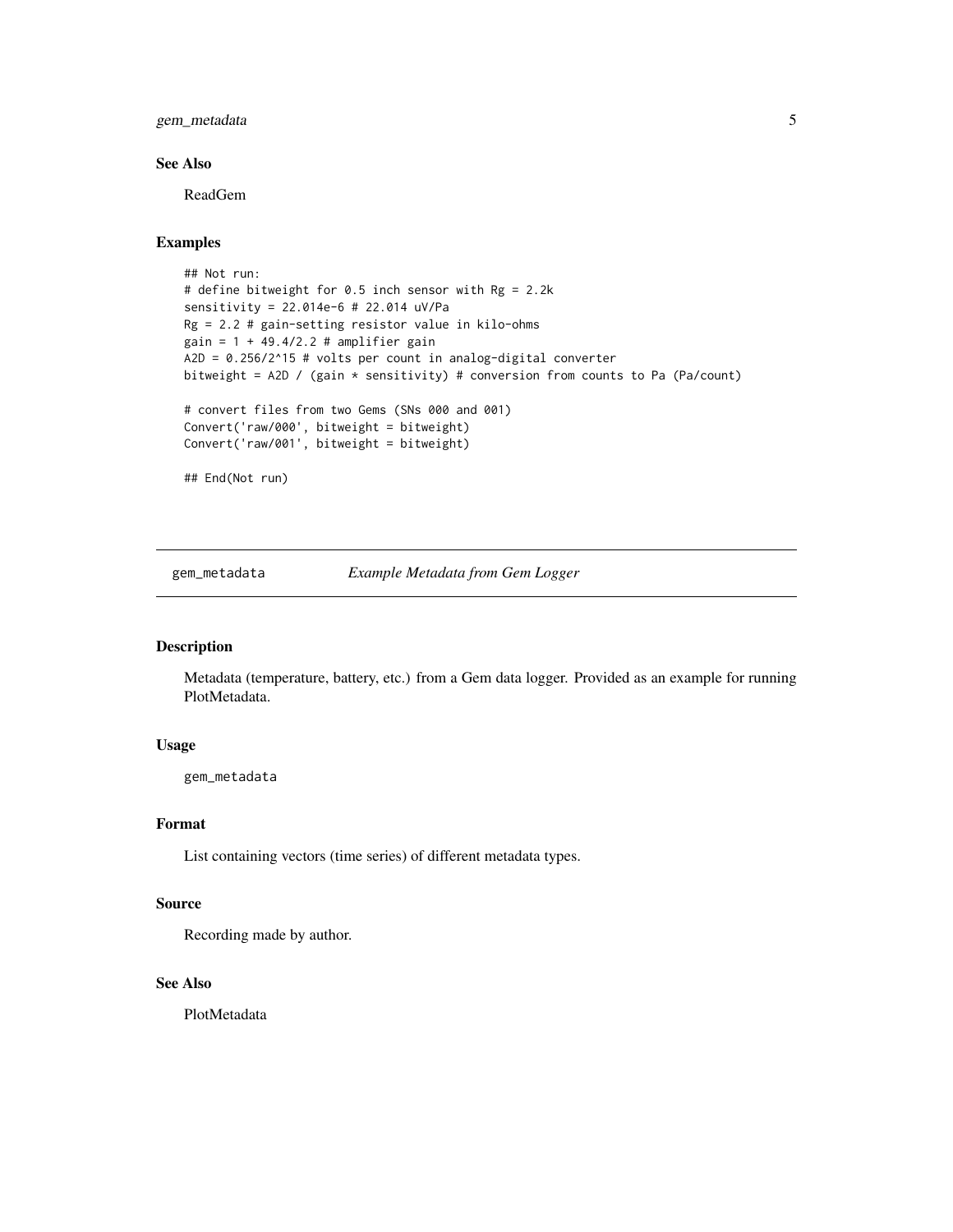<span id="page-5-0"></span>

# Description

ScanMetadata reads a Gem metadata file produced by Convert. PlotMetadata plots battery, temperature, GPS metadata.

# Usage

ScanMetadata(fn, plot = TRUE) PlotMetadata(M, xlim = range(M\$t, na.rm = TRUE))

# Arguments

| fn   | Filename to read                                |
|------|-------------------------------------------------|
| plot | If true, plots metadata after reading the file  |
| M    | Metadata, such as output of ScanMetadata        |
| xlim | Time limits to plot, in fractional days of year |

# Value

ScanMetadata: list including metadata from file:

| millis          | millis count of metadata sample               |
|-----------------|-----------------------------------------------|
| batt            | battery voltage                               |
| temp            | temperature in $(\text{deg } C)$              |
| maxWriteTime    | maximum time required to write a sample       |
| minFifoFree     | minimum number of free sampes in FIFO buffer  |
| maxFifoUsed     | maximum number of used samples in FIFO buffer |
| maxOverruns     | maximum number of sample overruns             |
| gps0nFlag       | 1 if gps is turned on, 0 otherwise            |
| unusedStack1    | free memory in stack 1                        |
| unusedStackIdle |                                               |

free memory in idle stack

PlotMetadata: None.

### Author(s)

Jake Anderson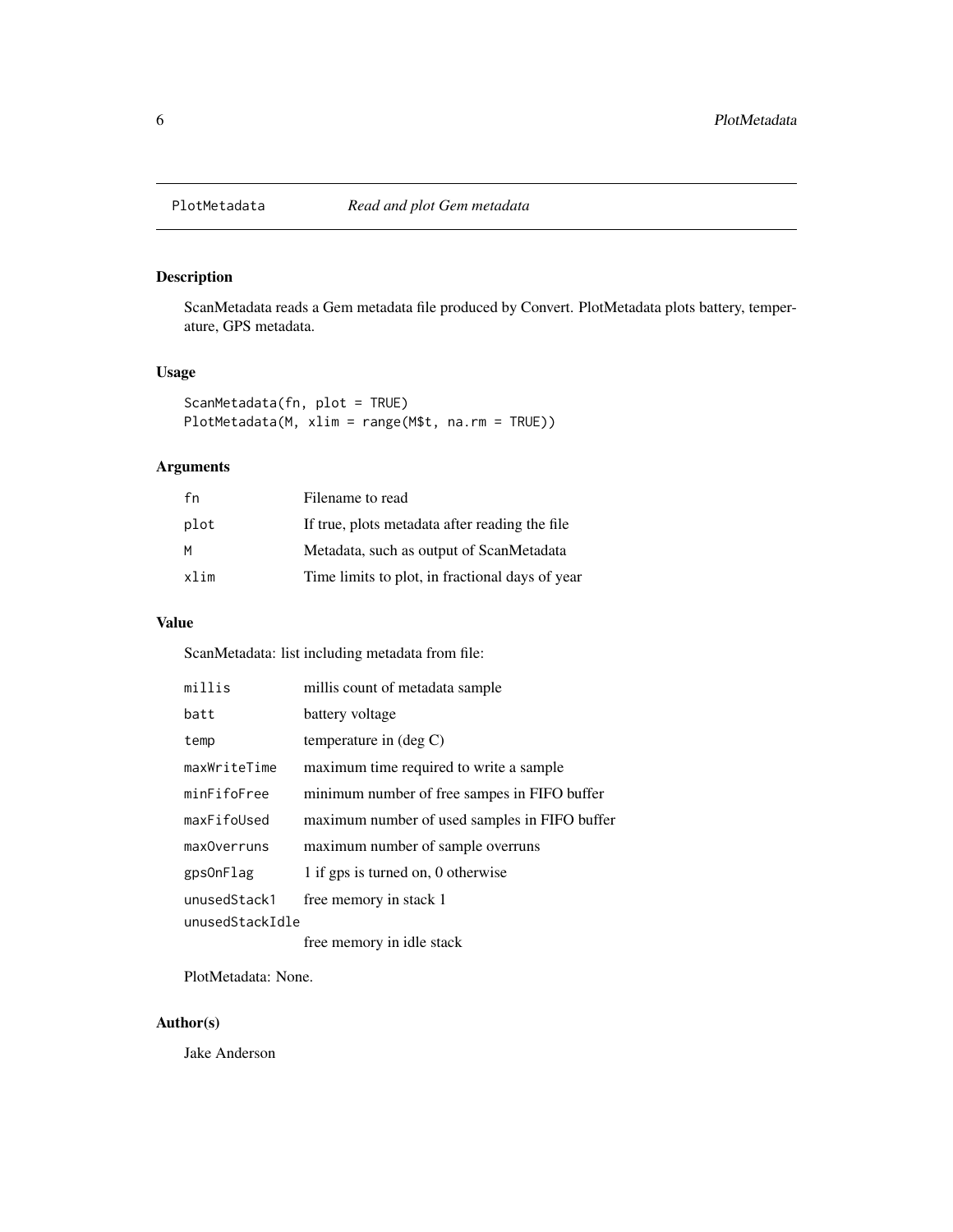#### <span id="page-6-0"></span>ReadGem 2020 **ReadGem** 2020 **ReadGem** 2020 **ReadGem** 2020 **ReadGem** 2020 **ReadGem**

# Examples

```
## Not run:
M = ScanMetadata('metadata/001metadata_000.txt') # scan the first metadata file from Gem SN 001
## End(Not run)
data(gem_metadata)
PlotMetadata(gem_metadata)
```
ReadGem *Read raw Gem data*

# Description

Reads raw Gem data into R. To write segy files, use Convert.

# Usage

ReadGem(nums =  $0:9999$ , path = "./", alloutput = FALSE,  $verbose = TRUE, require GPS = FALSE, SN = character()$ 

# Arguments

| nums       | File numbers to convert.                                           |
|------------|--------------------------------------------------------------------|
| path       | Directory in which raw data files are contained.                   |
| alloutput  | Include raw data in the output, in addition to the processed data. |
| verbose    | Provide verbose output.                                            |
| requireGPS | Require GPS strings to perform the conversion.                     |
| <b>SN</b>  | If set, only read files of this serial number.                     |

# Value

- p samples (counts)
	- gps\$yryear of gps samples
	- gps\$dategps sample time, as fractional day of year
	- gps\$latlatitude
	- gps\$lonlongitude
	- metadata\$millismillis count of metadata sample
	- metadata\$battbattery voltage
	- metadata\$temptemperature in (deg C)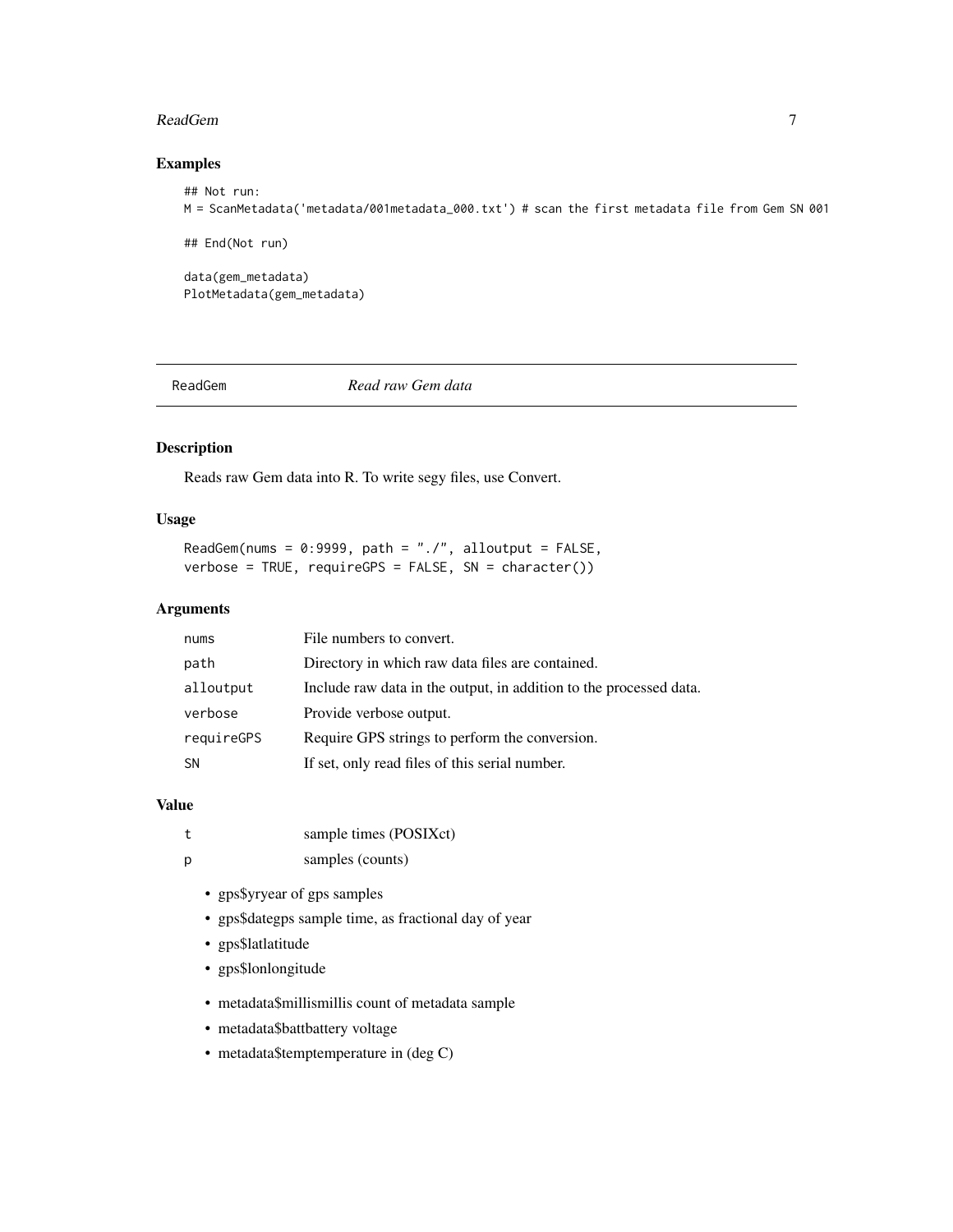- metadata\$maxWriteTimemaximum time required to write a sample
- metadata\$minFifoFreeminimum number of free sampes in FIFO buffer
- metadata\$maxFifoUsedmaximum number of used samples in FIFO buffer
- metadata\$maxOverrunsmaximum number of sample overruns
- metadata\$gpsOnFlag1 if gps is turned on, 0 otherwise
- metadata\$unusedStack1free memory in stack 1
- metadata\$unusedStackIdlefree memory in idle stack
- header\$filevector of raw file names
- header\$SNvector of Gem serial numbers
- header\$latmean latitude
- header\$lonmean longitude
- header\$t1start time
- header\$t2end time
- header\$alloutputif alloutput == TRUE, list including raw data

# Author(s)

Jake Anderson

#### See Also

Convert

#### Examples

```
## Not run:
ReadGem(0:1, 'raw/000') # read files raw/000/FILE0000.TXT and raw/000/FILE0001.TXT
```
## End(Not run)